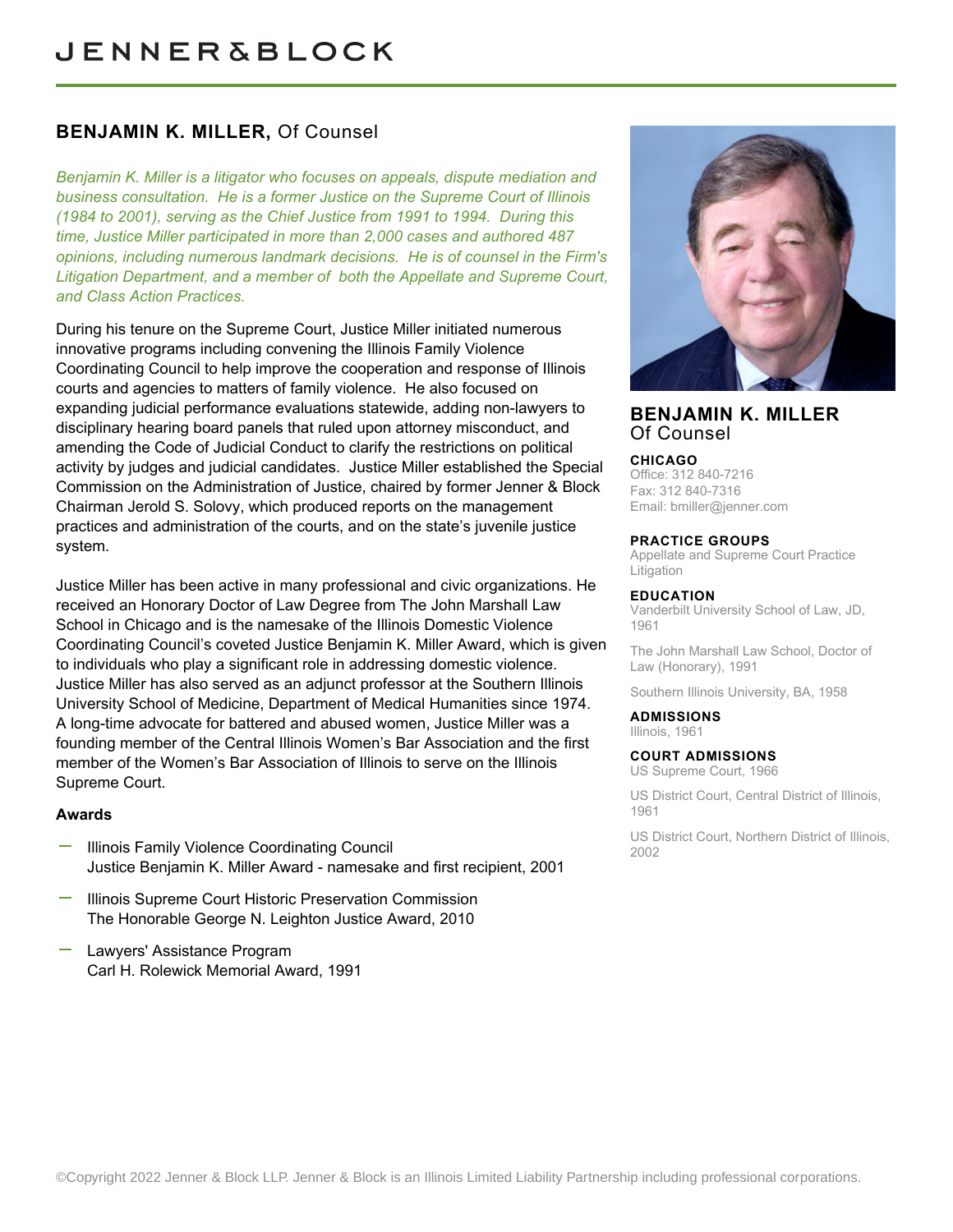## **Community Involvement**

- Greater Springfield Chamber of Commerce President, 1974 Member, Board of Directors, 1968-1976
- Illinois State Mental Health Association Vice President, 1976 Member, Board of Directors, 1972-1976
- Sojourn Women's Center Honorary Member, Board of Directors, 1990-present
- Springfield Boys Club Member, Board of Directors, 1970-1978
- Springfield Mental Health Association President, 1970-1972 Member, Board of Directors, 1964-1978

## **Educational**

Southern Illinois School of Medicine Adjunct Professor, Department of Medical Humanities, 1974-present

## **Other**

- $-$  Illinois Courts Commission Chair, 1988-1991
- Illinois Supreme Court Liaison, Conference of Chief Judges, 1984-2001 Member, Supreme Court Rules Committee, 1986-1994 Member, Illinois Pattern Jury Instructions-Criminal, 1986-1992 Member, Illinois Pattern Jury Instructions-Civil, 1992-2000
- National Conference of Chief Justices Member, 1991-1994 Vice Chair, 1993

## **Service To The Bar**

- American Bar Association Section of Legal Education and Admissions Member, Bar Admissions Committee, 1992-2002
- American Judicature Society Member, Board of Directors, 1982-1992
- Central Illinois Women's Bar Association Member, 1976-present
- Illinois State Bar Association Member, 1961-present